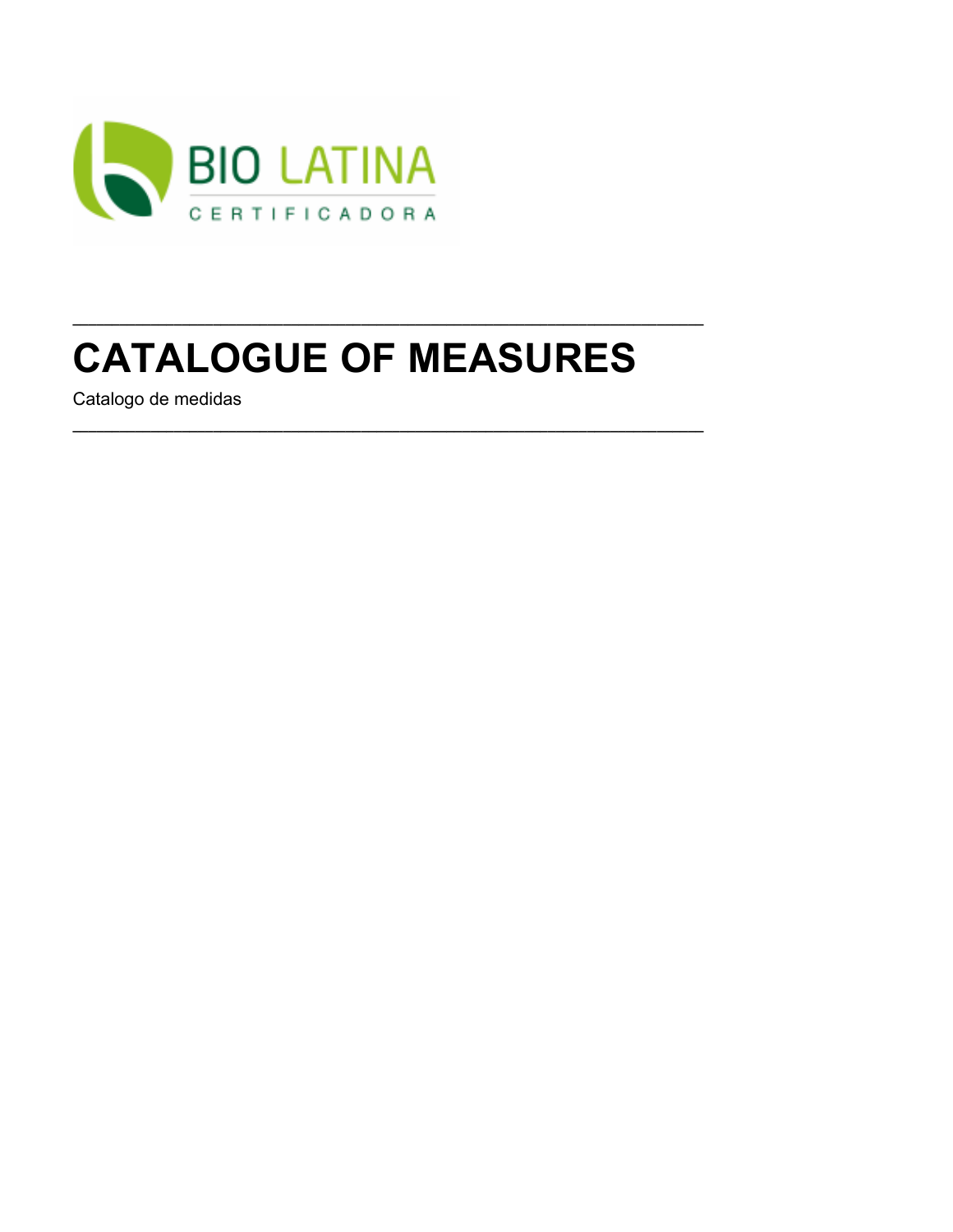

| Cód<br>AB3 | 200322 |
|------------|--------|
|------------|--------|

## **CATÁLOGO DE SANCIONES**

CATALOGUE OF MEASURES

### **1. Purpose and scope of Application**

- 1.1 This catalogue set out a list of measures that are to be applied to operators and groups of operators under BIO LATINA control, in cases of suspected or established non-compliance.
- 1.1 The measures listed in this catalogue must be applied proportionately and any deviations in application of any measure shall be justified.

### **2. Regulatory basis**

- Council Regulation (EC) No 834/2007
- Commission Regulation (EC) 889/2008; in accordance with Article 92d of Commission
- Commission Regulation (EC) No 1235/2008
- Regulation (EU) 2018/848; in accordance with Articles 41, 42 and 43.
- Commission implementing Regulation (EU) 2021/279; in accordance with Articles 8, Annex 1.

### **3. Definitions**

**3.1** When non-compliance is established, BIO LATINA will:

- 3.1.1 take any action necessary to determine the origin and extent of the non-compliance and to establish the operator's responsibilities;
- 3.1.2 take appropriate measures to ensure that the operator concerned remedies the non-compliance and prevents further occurrences of such non-compliance;
- **3.2** When an operator changes control body, the new control body has to take into account the non-compliances imposed by the preceding control body. This includes the need to exchange information between control bodies such as certification decisions and not only the inspection report.
- **3.3** Where BIO LATINA suspects or receives substantiated information, that an operator intends to use or to place on the market a product which may not be in compliance with this regulations but which bears terms referring to the organic production, or of a suspicion of non-compliance, shall immediately carry out an official investigation with a view to verifying compliance with regulations; such investigation shall be completed as soon as possible, within a reasonable period, and shall take into account the durability of the product and the complexity of the case.

#### **3.4 Non-compliance classification criteria**

The classification of the non-compliances takes into account the following criteria:

- 3.4.1 the application of precautionary measures to avoid the presence of non-authorised products and substances
- 3.4.2 the impact on the integrity of the organic or in-conversion status of products.
- 3.4.3 the ability of the traceability system to locate the affected product(s) in the supply chain.
- 3.4.4 the response to previous requests by the competent authority or, where appropriate, the control body.

#### **3.5 Non-compliance categories**

- Minor issue
- Minor non-compliance
- Major non-compliance
- Criticial non-compliance

For the purpose of classification of non-compliances, the following situation apply:

- 3.5.1 the case of minor issue<sup>1</sup>
	- i. the precautionary measures are proportionate and appropriate, and the controls that the operator has put in place are efficient.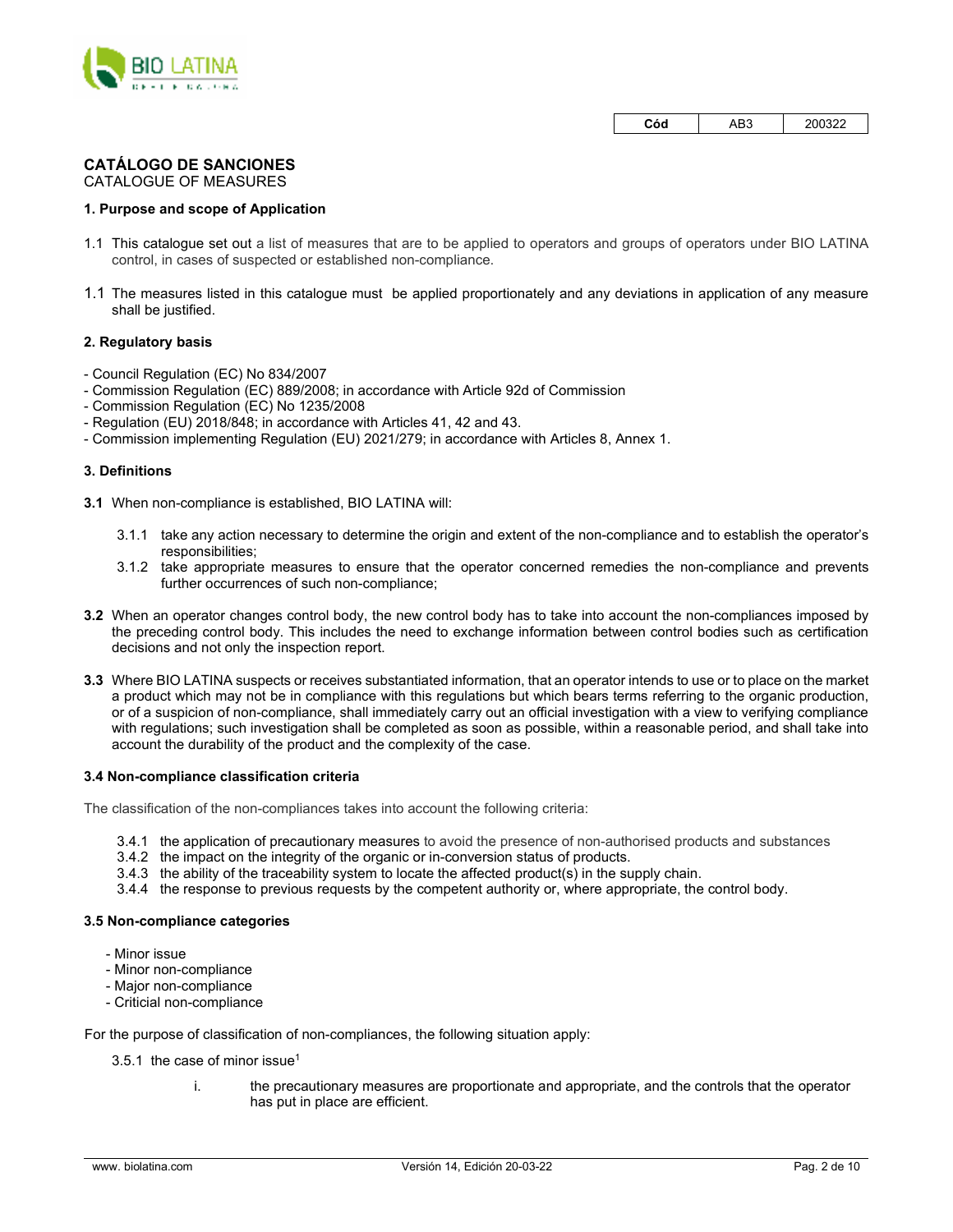

| Cód | AB3 | 200322 |
|-----|-----|--------|
|-----|-----|--------|

## **CATÁLOGO DE SANCIONES**

### CATALOGUE OF MEASURES

- ii. the non-compliance does not affect the integrity of the organic or in-conversion product.
- iii. the traceability system can locate the affected product(s) in the supply chain and prohibition of placing products on the market with reference to organic production is possible.
- iv. these types of violations require correction, but do not preclude certification.

Note 1: Whether found in operational practices or recordkeeping, indicate no systemic failure in the design or implementation of the organic system plan, i.e., they do not show an inability to comply with the regulations.

- 3.5.2 the case of non-compliance is minor when<sup>1</sup>:
	- i. the precautionary measures are proportionate and appropriate, and the controls that the operator has put in place are efficient.
	- ii. the non-compliance does not affect the integrity of the organic or in-conversion product.<br>iii. if not settled in due time it may lead to an impact on the integrity of organic product/proc
	- if not settled in due time it may lead to an impact on the integrity of organic product/process.
	- iv. the traceability system can locate the affected product(s) in the supply chain and prohibition of placing products

on the market with reference to organic production is possible.

Note 1: Are more significant than minor issues. They are serious or complex enough to require an approved corrective action plan. Certification can´t be granted or continued before correction.

3.5.3 the case of non-compliance is major when:

- i. the precautionary measures are not proportionate and appropriate and the controls that the operator has put in place are not efficient.
- ii. the non-compliance affects the integrity of the organic or in-conversion product.
- iii. the operator did not correct in a timely manner a minor non-compliance.
- iv. the traceability system can locate the affected product(s) in the supply chain and prohibition of placing products on the market with reference to organic production is possible.
- 3.5.4 the case of non-compliance is critical when:
	- i. the precautionary measures are not proportionate and appropriate and the controls that the operator has put in place are not efficient.
	- ii. the non-compliance affects the integrity of the organic or in-conversion product.
	- iii. the operator fails to correct previous major non-compliances or repeatedly fails to correct other categories of non-compliances.
	- iv. there is no information from the traceability system to locate the affected product(s) in the supply chain and prohibition of placing products on the market with reference to organic production is not possib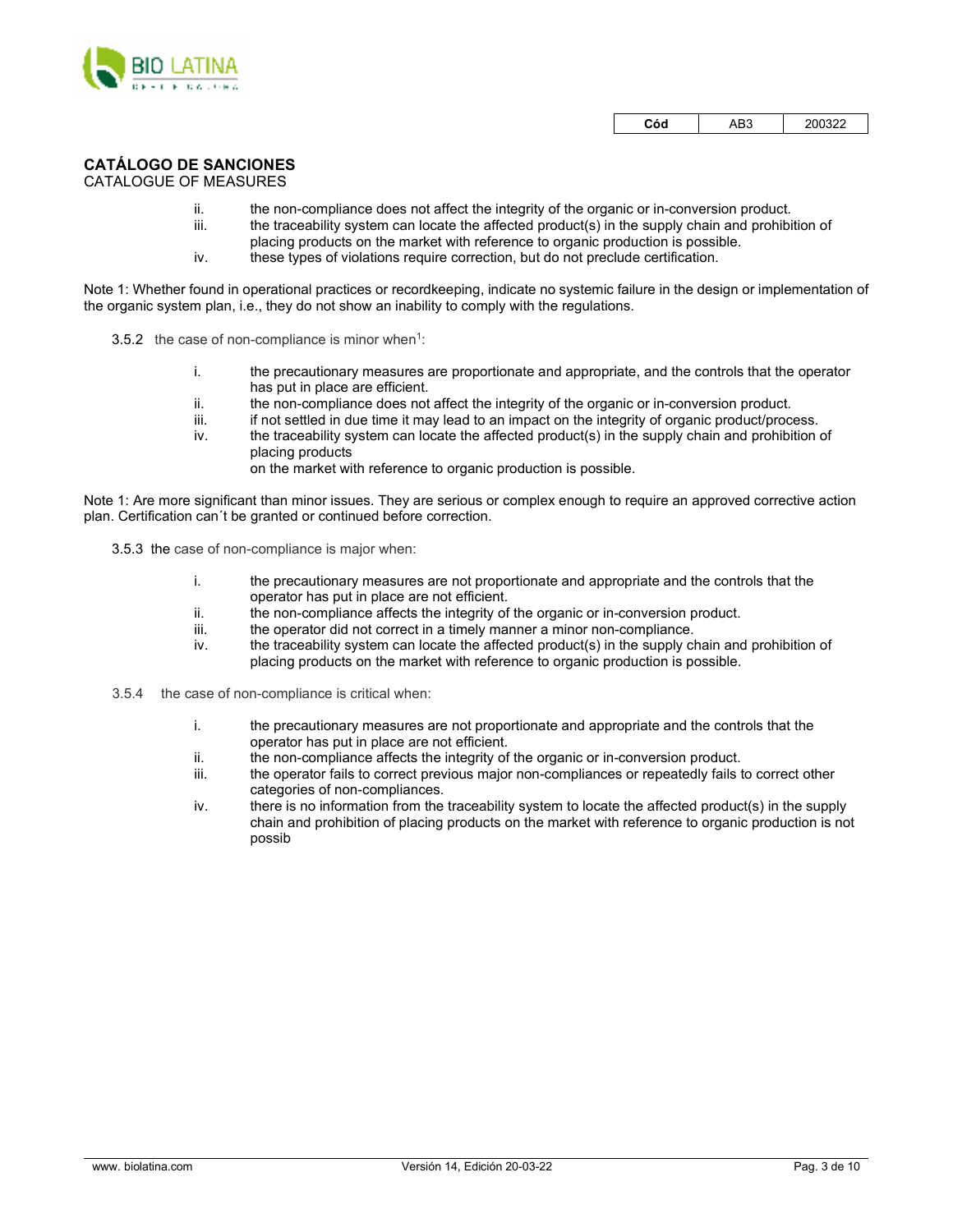

**Cód** AB3-UE<sup>200322</sup>

# **CATÁLOGO DE SANCIONES**

CATALOGUE OF MEASURES

## **4. Non-compliance catalogue**

The following table provides more detail on the classifications of different types of non-compliances, wich are subject to on-going additions/amendments.<br>Table 1. Non-compliance catalogue

| <b>Compliance Category</b>                             | Nature of non-compliance                                                                                       | l able 1. Non-compliance catalogue<br>Regulation.                   | Minor                    | Major          | Critical       |
|--------------------------------------------------------|----------------------------------------------------------------------------------------------------------------|---------------------------------------------------------------------|--------------------------|----------------|----------------|
|                                                        |                                                                                                                | article.numeral                                                     | <b>Non</b><br>Compliance | Non-compliance | Non-compliance |
| <b>Land and Pollution</b>                              | Crop rotation not in compliance                                                                                | Reg (EU) 834.12.1b)                                                 |                          | Yes            |                |
| Related<br><b>Issues</b>                               | Exceeding annual limit relating to 170 kgs/ON/ha/pa                                                            | Reg (EU) 889.3.2)<br>Reg (EU) 889.15.1)                             |                          | Yes            |                |
| General                                                | No Records kept                                                                                                | Reg (EU) 889.66.1)                                                  |                          |                | Yes            |
| Paperwork<br>Issues                                    | Inadequate record-keeping                                                                                      | Appendix 1<br>Reg (EU) 889.66.1)                                    |                          |                | Yes            |
|                                                        | Discrepancy in mass balance audit; mass balance<br>audit not achievable                                        | Reg (EU) 889.66.1)                                                  |                          | Yes            |                |
| Prohibited<br>Inputs and<br><b>Contamination Risks</b> | Used of dressed/treated seeds                                                                                  | Reg (EU) 889.45.2)                                                  |                          |                | Yes            |
|                                                        | Spraying prohibited herbicide/pesticide                                                                        | Reg (EU) 834.12.1g)<br>Reg (EU) 889.5.1)Reg<br>(EU) 889.AnnexII)    |                          |                | Yes            |
|                                                        | Failure to report a known spraydrift issue                                                                     | Reg (EU) 889.64)                                                    |                          |                | Yes            |
|                                                        | Use of prohibited chemical/s, inputs                                                                           | Reg. (EU) 889.5.1)<br>Reg. (EU) 889.22)                             |                          |                | Yes            |
|                                                        | Exceeding limit for copper usage                                                                               | Reg. (EU) 834.16.1)<br>Reg. (EU) 889.5.1)<br>Reg. (EU) 889.AnnexII) |                          |                | Yes            |
|                                                        | Cleanliness of equipment not in compliance                                                                     | Reg. (EU) 834.12j)<br>Reg. (EU) 889.63.1c)<br>Reg. (EU) 889.95.6)   |                          | Yes            |                |
|                                                        | Cleaning procedures not adequately recorded                                                                    | Reg. (EU) 889.63.1c)                                                |                          | Yes            |                |
|                                                        | Use of compost for propagation purposes which<br>contains inputs other than those indicated in<br>Regulations. | Reg. (EU) 889.3.1)<br>Reg. (EU) 889.Annexl)                         |                          |                | Yes            |
|                                                        | Inadequate Precautionary Measures in respect of<br>contamination                                               | Reg. (EU) 889.23.4)<br>Reg. (EU) 889.63.1c                          | Yes                      |                |                |
|                                                        | Organic processing, processed products                                                                         |                                                                     |                          |                |                |
| Product or                                             | Display signage non-compliant                                                                                  |                                                                     |                          | Yes            |                |
| Labelling<br><b>Issues</b>                             | Use of unapproved non-organic ingredient in an<br>organic product                                              | Reg. (EU) 834.23)                                                   |                          |                | Yes            |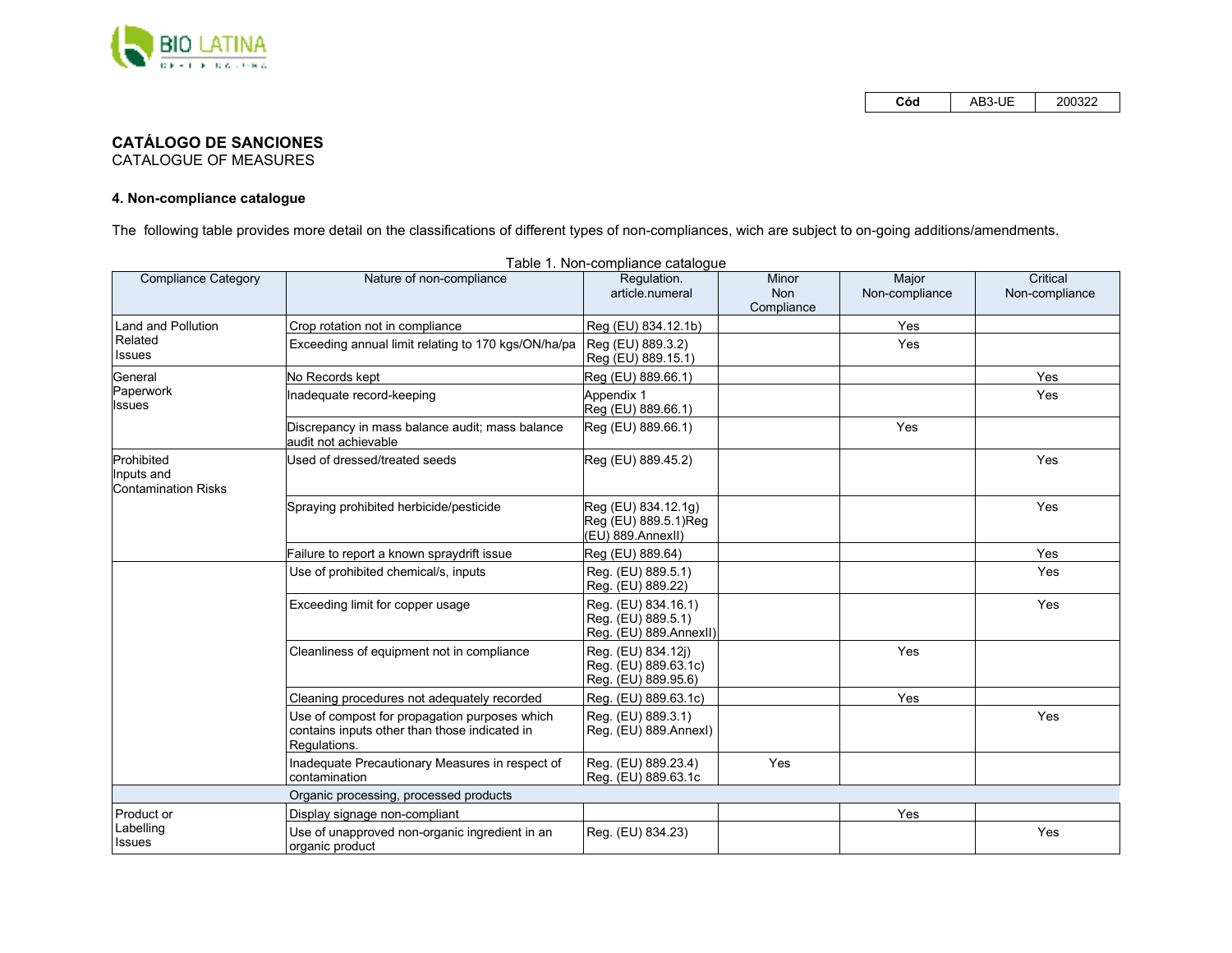

## **CATÁLOGO DE SANCIONES**

|                                          | Sale of non-organic produce as 'organic'                                                                                                        | Reg. (EU) 834.23)                            |     |            | Yes |
|------------------------------------------|-------------------------------------------------------------------------------------------------------------------------------------------------|----------------------------------------------|-----|------------|-----|
|                                          | Use of unapproved processing aid or additive                                                                                                    | Reg. (EU) 834.19.2)                          |     |            | Yes |
|                                          | Use of non-rinse sanitiser without subsequent rinsing Reg. (EU) 889.26.2a)                                                                      | Reg. (EU) 889.26.2b)<br>Reg. (EU) 889.26.3e) |     | <b>Yes</b> |     |
|                                          | Use of unapproved off-site processing unit                                                                                                      | Reg. (EU) 889.86)                            |     |            | Yes |
|                                          | Segregation between<br>organic/non-organic products not evident/not<br>compliant                                                                | Reg. (EU) 889.26.3)                          |     |            | Yes |
|                                          | Agreed bleed runs/purges not carried out between<br>organic/non organic production runs                                                         | Reg. (EU) 889.26.3a)<br>Reg. (EU) 889.26.3e) |     | Yes        |     |
|                                          | Organic products in storage not identifiable                                                                                                    | Reg. (EU) 889.26.3d)                         |     | Yes        |     |
|                                          | Clean-down prior to organic production run not<br>evident/noncompliant                                                                          | Reg. (EU) 889.26.3e)                         |     | Yes        |     |
|                                          | Insufficient action taken on complaints                                                                                                         | Reg. (EU) 889.91)                            |     | Yes        |     |
| Residue and<br>Analysis<br><b>Issues</b> | Failure to notify BIO LATINA of positive residue test<br>result taken as part of licensee's own analysis<br>procedures                          | Reg. (EU) 889.91)                            |     |            | Yes |
|                                          | Failure to notify BIO LATINA immediately of any<br>irregularity/infringement or suspicion that may impact<br>on the organic status of a product | Reg. (EU) 889.91)                            |     |            | Yes |
|                                          | Inadequate record-keeping                                                                                                                       | Appendix 1<br>Reg. (EU) 889.66.1)            |     | Yes        |     |
|                                          | Flavourings in use not compliant with 'natural'<br>requirements                                                                                 | Reg. (EU) 834.19)                            |     |            | Yes |
|                                          | Processing records - quantities of ingredients etc not Reg. (EU) 889.66.1)<br>adequate to production                                            |                                              |     |            | Yes |
|                                          | Purchase invoices not stating organic status of<br>ingredient being brought in                                                                  | Reg. (EU) 889.66.1)                          |     | Yes        |     |
|                                          | Sales invoice/docket not stating organic status of<br>product                                                                                   | Reg. (EU) 889.66.1)                          | Yes |            |     |
|                                          | Insufficient/inadequate records to complete mass<br>balance                                                                                     | Reg. (EU) 889.66.1)                          |     |            | Yes |
|                                          | Input/Output does not balance - over usage                                                                                                      | Reg. (EU) 889.66.2)                          |     |            | Yes |
|                                          | Traceability not achievable due to inadequate record- Reg. (EU) 889.27.13)<br>keeping                                                           |                                              |     |            | Yes |
|                                          | Pest control records inadequate/non compliant                                                                                                   | Reg. (EU) 889.66.1)                          |     | Yes        |     |
|                                          | Poor hygiene standards in evidence in production<br>unit                                                                                        | Reg. (EU) 834.18.1)<br>Reg. (EU) 834.27.3)   |     |            | Yes |
|                                          | Requirements for Third country imports Certificate of Reg. (EU) 889.84)<br>Inspection not met                                                   |                                              |     |            | Yes |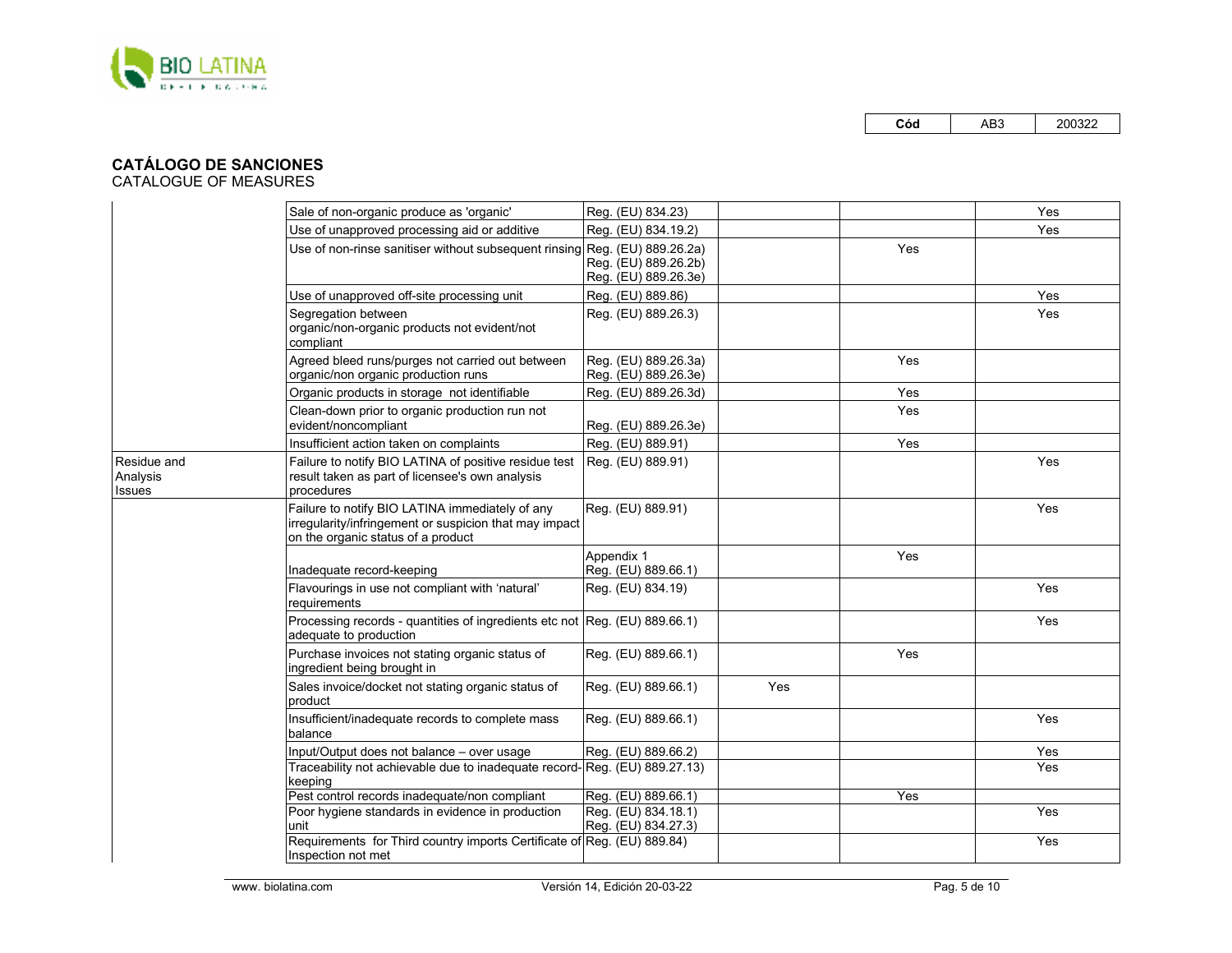

# **CATÁLOGO DE SANCIONES**

|                                         | Specifications for ingredients not available                                                                                                                  | Reg. (EU) 889.26.4)<br>Reg. (EU) 889.26.1)                  |     |     | Yes |
|-----------------------------------------|---------------------------------------------------------------------------------------------------------------------------------------------------------------|-------------------------------------------------------------|-----|-----|-----|
|                                         | Delivery dockets for bulk products non-compliant as<br>regards the required organic certification ID                                                          | Reg. (EU) 889.66.1)                                         |     |     | Yes |
|                                         | No Organic product recall system                                                                                                                              | Reg. (EU) 889.26.1)<br>Reg. (EU) 889.91)                    |     | Yes |     |
|                                         | Organic Product recall conducted without notifying<br><b>BIO LATINA</b>                                                                                       | Reg. (EU) 889.91)                                           |     |     | Yes |
|                                         | Livestock production                                                                                                                                          |                                                             |     |     |     |
| Separation of Organic and<br>NonOrganic | Grazing of organic and non-organic animals of same Reg. (EU) 889.17.1)<br>species on organic farm                                                             |                                                             |     |     | Yes |
| Livestock                               | Simultaneous grazing of organic and non-organic<br>animals (different species) on same parcels in the<br>absence of grazing agreements                        | Reg. (EU) 889.17.2)                                         |     |     | Yes |
|                                         | Simultaneous grazing of organic and non-organic<br>animals (different species) on same parcel In the<br>contravention of grazing agreements.                  | Reg. (EU) 834.11)                                           |     | Yes |     |
|                                         | Simultaneous housing of organic and non-organic<br>animals                                                                                                    | Reg. (EU) 834.11)<br>Reg. (EU) 889.17.1)                    |     |     | Yes |
| The Grazing of Non Organic              | Non-organic animals exceeding grazing limit of 120<br>days:                                                                                                   | Reg. (EU) 889.17.2)                                         |     |     | Yes |
| Grassland                               | Organic animals grazing nonorganic land                                                                                                                       | Reg. (EU) 889.17)<br>Reg. (EU) 834.11)<br>Reg. (EU) 834.14) |     |     | Yes |
| Origin of Livestock                     | Purchase of non-organic breeding stock which did<br>not comply with nulliparous rule (exception rare<br>breeds) - did not apply for and/or receive derogation | Reg. (EU) 889.9.3)                                          |     |     | Yes |
|                                         | Non-organic stock of incorrect gender bought in,                                                                                                              | Reg. (EU) 889.9.3)                                          |     | Yes |     |
|                                         | Purchase of nulliparous breeding stock in excess of<br>10% rule without derogation.                                                                           | Reg. (EU) 889.9.3)                                          |     |     | Yes |
|                                         | Purchase of non-organic animals without derogation<br>(40% rule) or in excess of derogation (40%)                                                             | Reg. (EU) 889.9.4)                                          |     |     | Yes |
|                                         | Purchase of day old chicks without obtaining<br>derogation in advance of purchase                                                                             | Reg. (EU) 889.42)                                           |     | Yes |     |
| General<br>Welfare and                  | Tagging of Stock (Bovines) not<br>compliant, e.g. one tag missing                                                                                             | Reg. (EU) 889.75)                                           | Yes |     |     |
| Management<br><b>Issues</b>             | Derogation not sought for animal mutilations                                                                                                                  | Reg. (EU) 834.14.1b)<br>Reg. (EU) 889.18.1)                 |     | Yes |     |
|                                         | Mutilations not carried out in accordance with the<br>legislation (i.e. anaesthetic/analgesia not used)                                                       | Reg. (EU) 834.14.1b)<br>Reg. (EU) 889.18.1)                 |     |     | Yes |
|                                         | Animal Welfare Issue                                                                                                                                          |                                                             |     |     | Yes |
|                                         | Withdrawal periods noncompliant                                                                                                                               | Reg. (EU) 889.24)                                           |     |     | Yes |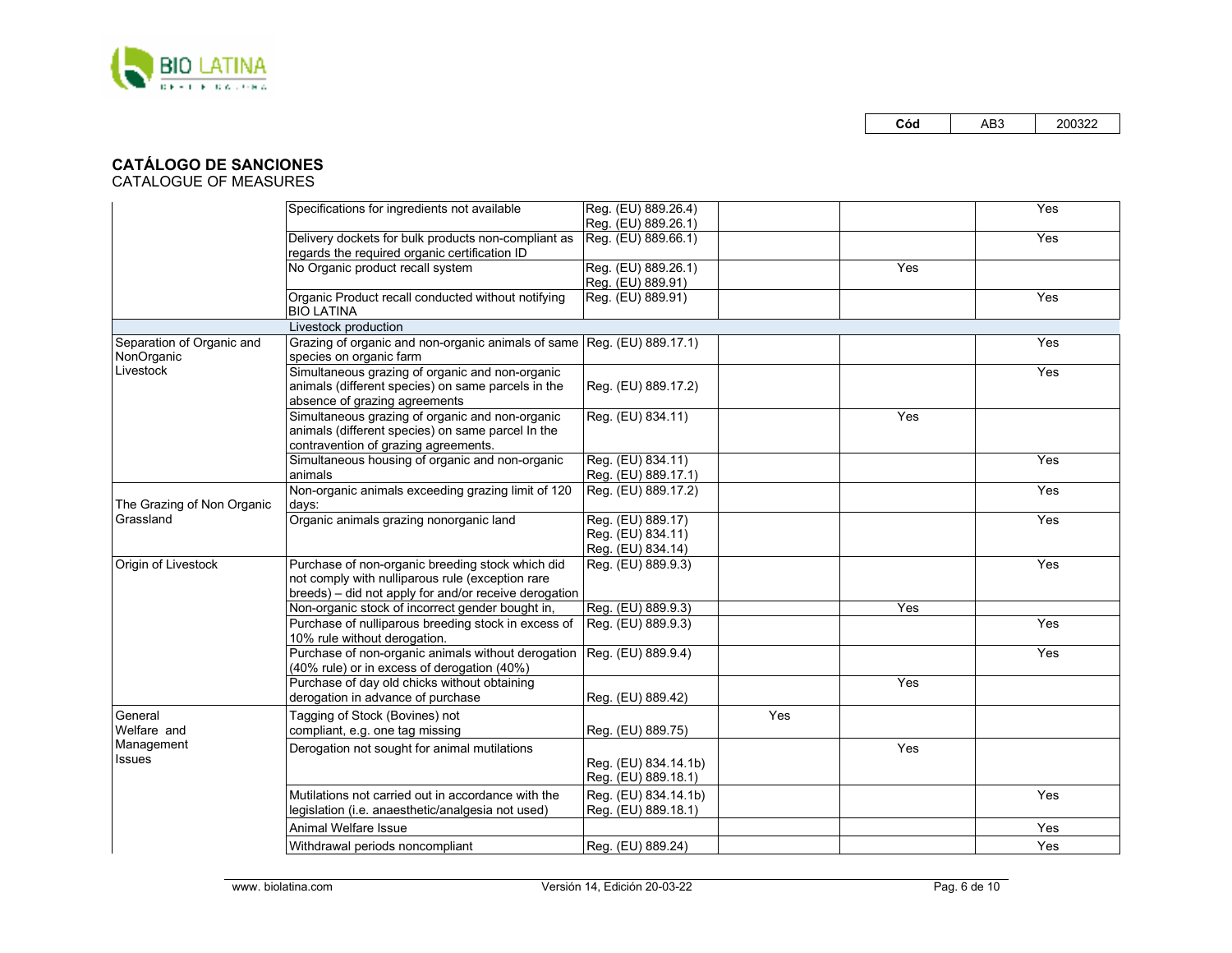

# **CATÁLOGO DE SANCIONES**

| Animal                   | Animal bedding not provided                                                                                                                               | Reg. (EU) 889.11.2)                                                      |     |     | Yes |
|--------------------------|-----------------------------------------------------------------------------------------------------------------------------------------------------------|--------------------------------------------------------------------------|-----|-----|-----|
| Housing<br><b>Issues</b> | Non-compliant animal bedding materials used                                                                                                               | Reg. (EU) 889.11.2)                                                      |     | Yes |     |
|                          | Animals housed on slats with no access to bedded<br>area                                                                                                  | Reg. (EU) 889.11.1)<br>Reg. (EU) 889.11.2)                               |     |     | Yes |
|                          | Bedding over slats - no solid bedded area                                                                                                                 | Reg. (EU) 889.11.1)<br>Reg. (EU) 889.11.2)                               |     |     | Yes |
|                          | Inadequate animal bedding provided (i.e.<br>comfortable, clean, dry rest area not evident; loose<br>litter not evident over mats in cubicles):            | Reg. (EU) 889.11.2)                                                      |     | Yes |     |
|                          | Housing non-compliant - less than 50% solid<br>bedded area provided                                                                                       | Reg. (EU) 889.11.1)                                                      |     | Yes |     |
|                          | Animal housing - inadequate space for number of<br>animals housed; inadequate perching space;<br>popholes.                                                | Reg. (EU) 889.10.4)<br>Reg. (EU) 889.Annex<br>$III$ )                    |     |     | Yes |
| <b>Feed Issues</b>       | Feeding of non-organic feed to herbivores                                                                                                                 | Reg. (EU) 889.43)                                                        |     |     | Yes |
|                          | Feeding non-organic feed to nonherbivores in<br>excess of 5%                                                                                              | Reg. (EU) 889.43)                                                        |     |     | Yes |
|                          | Feeding non organic feed containing GM.                                                                                                                   | Reg. (EU) 834.9)<br>Reg. (EU) 889.69)<br>Reg. (EU) 889.Annex<br>$XIII$ ) |     |     | Yes |
|                          | First year in-conversion fodder utilised in excess of<br>20% of overall fodder requirements from the<br>organic farm                                      | Reg. (EU) 889.21.2)                                                      |     |     | Yes |
|                          | Feeding in-conversion feed in excess of allowances<br>stipulated in regulations                                                                           | Reg. (EU) 889.21.1<br>and 889.21.2)                                      |     |     | Yes |
| Animal<br>Health and     | Use of veterinary inputs without adequate justification Req. (EU) 889.23.1)                                                                               | Reg. (EU) 889.24)                                                        |     | Yes |     |
| Welfare<br><b>Issues</b> | Use of substances having hormonal or thryostatic<br>action and beta agonists in farm animals without<br>veterinary authorisation on a case by case basis. | Reg. (EU) 889.23.1)<br>Reg. (EU) 889.23.2)<br>Reg. (EU) 889.24.3)        |     |     | Yes |
|                          | Evidence of inadequate provision of feed, water and<br>other necessary substances which compromises<br>animal health/welfare                              | Reg. (EU) 834.5)                                                         |     |     | Yes |
| Livestock<br>Paperwork   | Inaccurate stock figures - stock reconciliation not<br>possible                                                                                           | Reg. (EU) 889.66.1)                                                      |     |     | Yes |
| <b>Issues</b>            | Veterinary Health Plan not up to date                                                                                                                     | Reg. (EU) 889.76)                                                        | Yes |     |     |
|                          | No Veterinary Health Plan                                                                                                                                 |                                                                          |     | Yes |     |
|                          | Documentation Not Submitted by Specified Deadline: Appendix 1                                                                                             | Reg. (EU) 889.66.1)                                                      |     | Yes |     |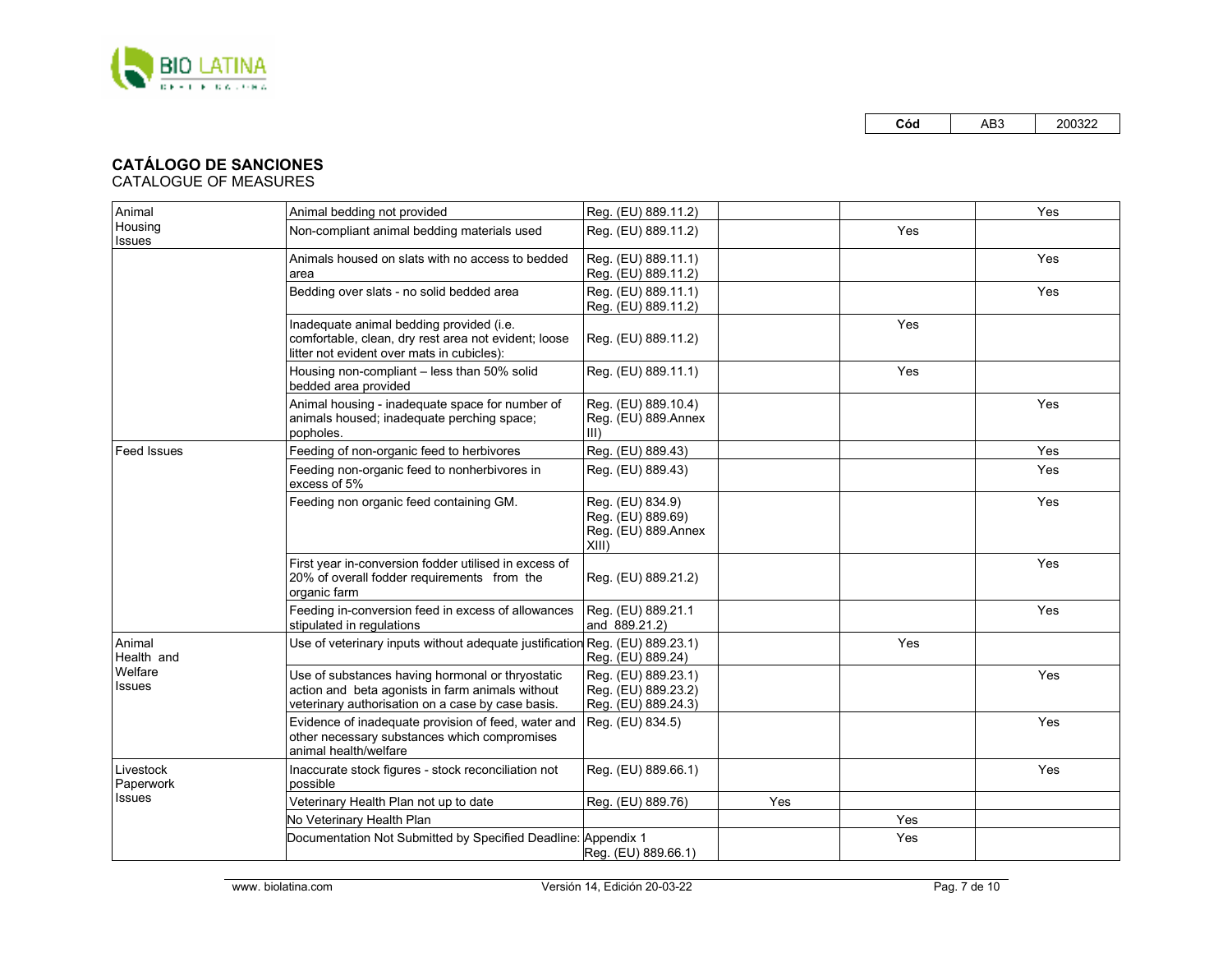

# **CATÁLOGO DE SANCIONES**

CATALOGUE OF MEASURES

## **5. Application of measures, timescales and follow up.**

BIO LATINA may apply one or more of the following measures in a proportionate manner to the previous listed non-compliances including those not listed but determined under sections 3.4 non-compliance classification criteria and 3.5 non-compliance categories of this catalogue.

|       | Non-compliance categories | II.<br>Measures                                                                                                                                                                                                                                                          | Time scale<br>III.                                                                                                                                       | IV. Follow up                                                                                                                                |
|-------|---------------------------|--------------------------------------------------------------------------------------------------------------------------------------------------------------------------------------------------------------------------------------------------------------------------|----------------------------------------------------------------------------------------------------------------------------------------------------------|----------------------------------------------------------------------------------------------------------------------------------------------|
| 4.6.1 | minor issue               | Correct the non-compliance<br>i.<br>and prevent further<br>occurrences of such non-<br>compliance<br>Certification can be granted<br>ii.<br>along with notification of a<br>"minor issue letter," describing<br>the non-compliance.                                      | <b>BIO LATINA will request</b><br>i.<br>corrections during a specified<br>period, which may be no later<br>than the next inspection or<br>annual update. | Must be checked at subsequent<br>inspection                                                                                                  |
| 4.6.2 | minor non-compliance      | Renewal of certification is<br>conditional on:<br>Submission by the operator of<br>i.<br>an action plan within time limit<br>set on the notification of non-<br>compliance<br>ii.<br>Evidence of compliance to be<br>supplied by operator and<br>verified by BIO LATINA. | LATINA<br><b>BIO</b><br>will<br>request<br>Τ.<br>corrections during a specified<br>period, not exceeding 30 days<br>from the date of notification.       | Must be checked at subsequent<br>inspection                                                                                                  |
| 4.6.3 | major non-compliance      | Certification is conditional on:<br>i.<br>Submission by the operator of<br>an action plan within time limit<br>set on the notification of non-<br>compliance<br>Evidence of compliance to be<br>ii.<br>supplied by operator and<br>verified by BIO LATINA<br>Measures:   | <b>LATINA</b><br>i. BIO<br>will<br>request<br>corrections during a specified<br>period, not exceeding 30 days<br>from the date of notification.          | Must be checked at subsequent<br>inspection<br>An additional inspection may be<br>ii.<br>required, at the discretion of<br><b>BIO LATINA</b> |

Table 2. Measures, timescales and follow up.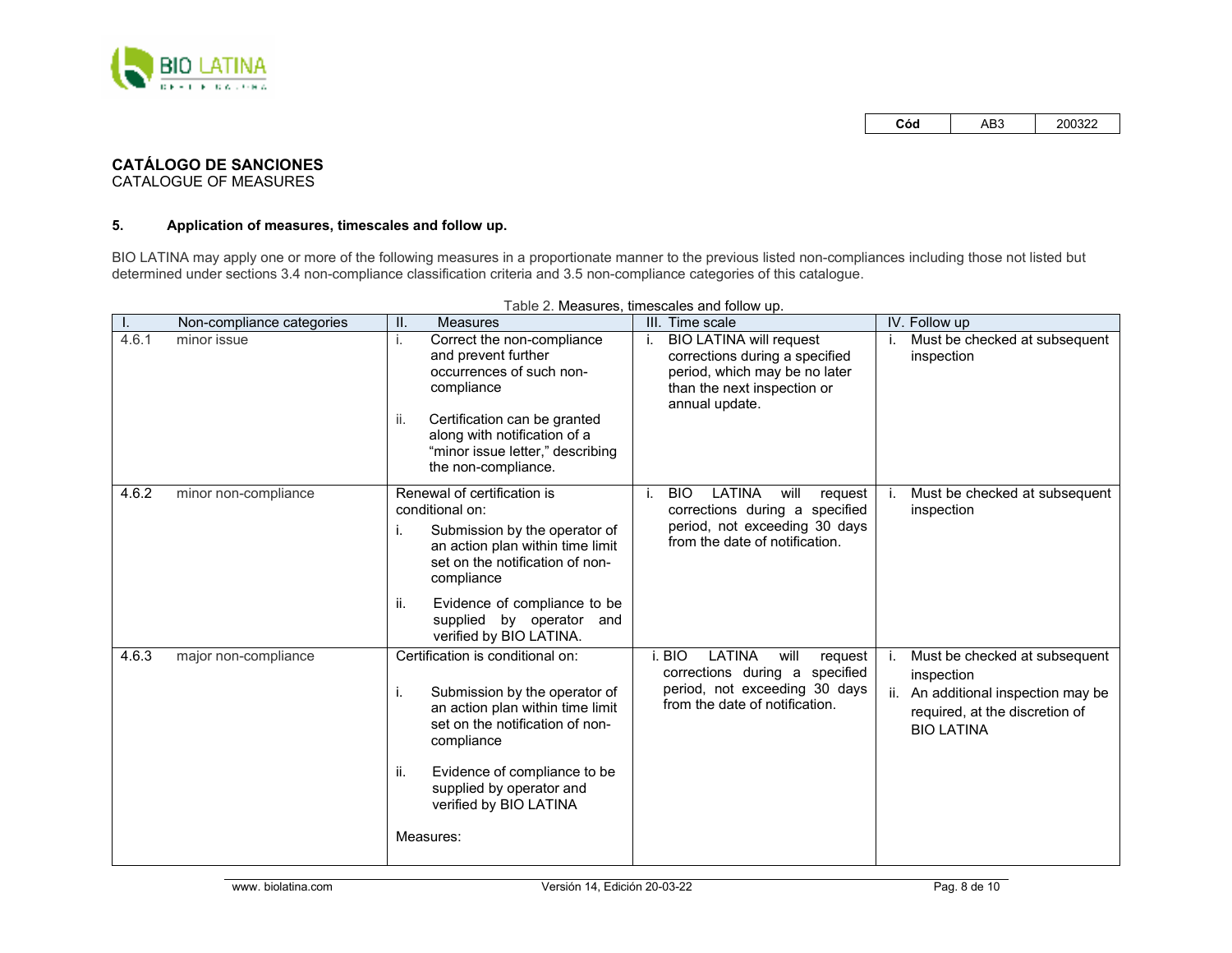

# **CATÁLOGO DE SANCIONES**

|                                  | No reference to organic<br>production in the labelling and<br>advertising of the entire lot or<br>production run concerned<br>(crop(s) or animal(s) affected) in<br>accordance with Article 42(1) of<br>Regulation (EU) 2018/848<br>New conversion period required<br>ii.<br>Limitation of certificate's scope<br>iii.<br>iv. Improvement of the<br>implementation of the<br>precautionary measures and<br>the controls that the operator<br>has put in place to ensure<br>compliance                                                                                            |                                                                                                                                                                                                                                                                                                                                                                                                                                                                                                                                                                                                                                                                                                                                                         |                                                                                                                                                                                                                                                                                                                                                                                                                                            |
|----------------------------------|----------------------------------------------------------------------------------------------------------------------------------------------------------------------------------------------------------------------------------------------------------------------------------------------------------------------------------------------------------------------------------------------------------------------------------------------------------------------------------------------------------------------------------------------------------------------------------|---------------------------------------------------------------------------------------------------------------------------------------------------------------------------------------------------------------------------------------------------------------------------------------------------------------------------------------------------------------------------------------------------------------------------------------------------------------------------------------------------------------------------------------------------------------------------------------------------------------------------------------------------------------------------------------------------------------------------------------------------------|--------------------------------------------------------------------------------------------------------------------------------------------------------------------------------------------------------------------------------------------------------------------------------------------------------------------------------------------------------------------------------------------------------------------------------------------|
| 4.6.4<br>critical non-compliance | No reference to organic<br>i.<br>production in the labelling and<br>advertising of the entire lot or<br>production run concerned<br>(crop(s) or animal(s) affected) in<br>accordance with Article 42(1) of<br>Regulation (EU) 2018/848<br>Prohibition of marketing<br>ii.<br>products which refer to organic<br>production for a given period in<br>accordance with Article 42(2) of<br>Regulation (EU) 2018/848<br>iii. New conversion period required<br>iv. Limitation of the certificate's<br>scope<br>v. Suspension of the certificate<br>vi. Withdrawal of the certificate | i. The<br>regulatory<br>requirement<br>here is to ensure that product<br>affected (production run or<br>entire lot) is not marketed as<br>organic (having due regard to<br>principle of proportionality). The<br>EU regulations also require<br>immediate notification to other<br>certification bodies, competent<br>authority, as well as EU<br>Commission if appropriate.<br>(Reg 834/2007 Arts 30.1 and<br>30.2)<br>Immediate<br>verbal<br>ii.<br>suspension/ decertification of<br>the field, product, batch or lot by<br>BIO LATINA, and an aim to<br>inform the Operator in writing<br>immediately.<br>Referred to certifier for<br>iii.<br>confirmation/decisions.<br><b>Notify</b><br>iv.<br>competent<br><b>EU</b> Commission<br>authorities, | Before the suspension can be<br>lifted:<br>ii. The operator provides evidence<br>that the critical non-compliance<br>has been corrected.<br>iii. Additional inspection at the<br>discretion of BIO LATINA to<br>check for full compliance (e.g.,<br>only where the suspension was<br>found to be justified).<br>iv. Corrective action and status of<br>decertified land, product, batch,<br>lot to be checked at subsequent<br>inspection. |